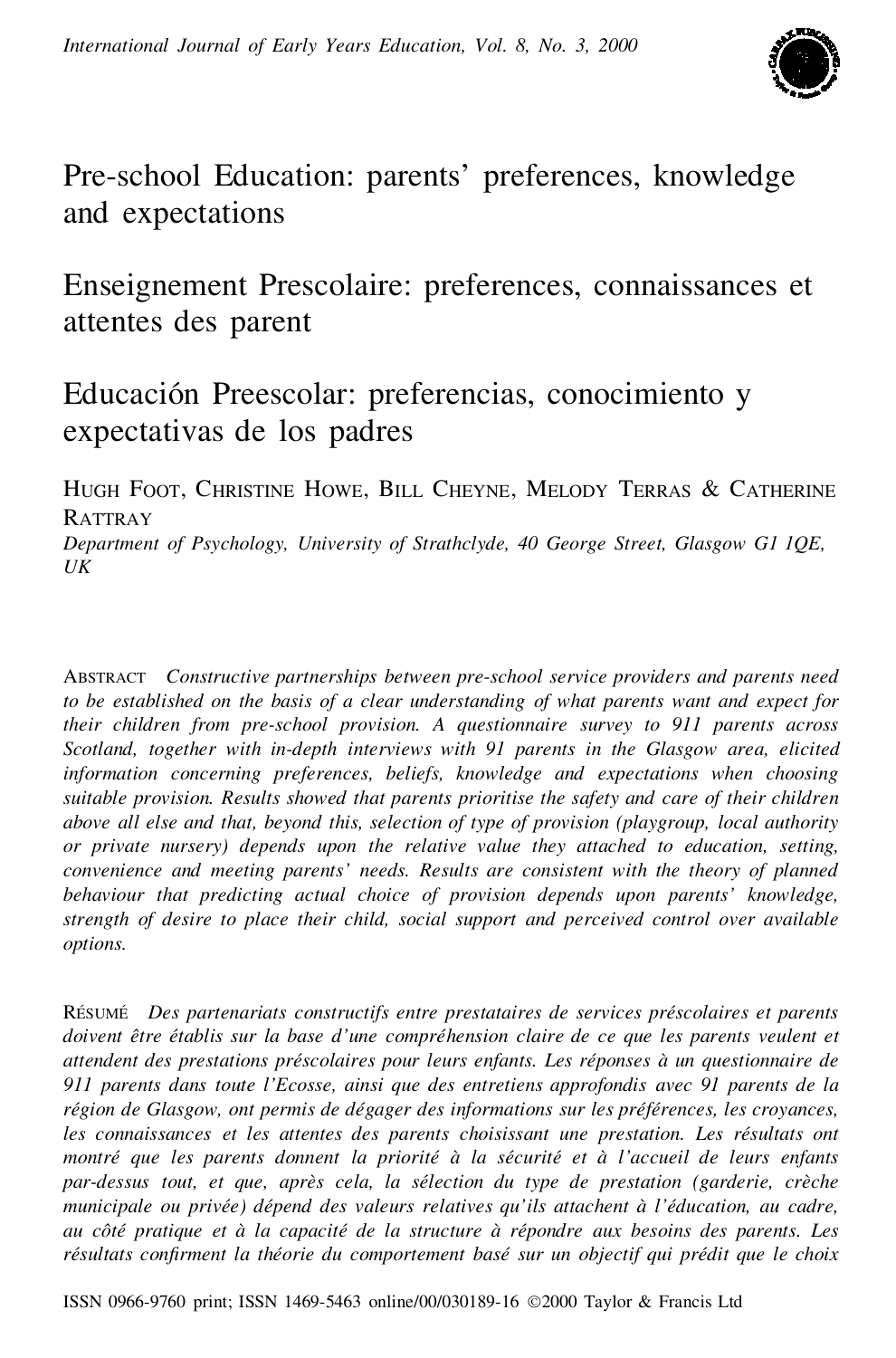*de prestation de´pend des connaissances des parents, de la force de leur de´sir de placer leur enfant, du soutien social et de leur perception de leur controˆle sur les options disponibles.*

RESUMEN *Las asociaciones constructivas entre los proveedores de servicio preescolar y los padres deben establecerse en base a un entendimiento claro de lo que los padres quieren y esperan de sus hijos y su provisio´ n preescolar. Una encuesta realizada a 911 padres de Escocia, junto con unas entrevistas exhaustivas de 91 padres de la zona de Glasgow, aporto´ informacio´n sobre preferencias, creencias, conocimiento y expectativas cuando se escoge una provisio´n adecuada. Los resultados demostraron que los padres ponen en primer lugar la seguridad y cuidado de sus nin˜os, por encima de cualquier otra cosa, y que, despue´s, la seleccio´n del tipo de provisio´n (grupo de actividades, autoridades locales o guarderi´as privadas) dependen del valor relativo que agregan a la educacio´n, posicio´ n, conveniencia y a satisfacer las necesidades de los padres. Los resultados son consistentes con la teori´a de comportamiento plani cado, que dice que pronosticar una seleccio´n actual de provisio´ n dependen del conocimiento de los padres, intensidad de deseo de colocar a su hijo, asistencia social y control percibido sobre opciones disponibles.*

## **INTRODUCTION**

It is widely acknowledged that 'pre-school education should be among a nation's first priorities' (Ball, 1994). Government in the UK is firmly committed to a National Child Care Strategy to integrate childcare and early learning services, to enhance the quantity and quality of pre-school provision and to tackle social exclusion from the earliest age (SOEID, 1997). It has ful filled its pledge to make a part-time education place available, free of charge, to every child in the pre-school year by the winter of 1998/1999 and is now setting new targets for 3-year-olds, to place young children in the 'best possible position to make progress' (Government spokesman, Radio 4, August 1999).

However, the success of this strategy cannot simply be measured by delivery of sufficient free places. Quantity does not guarantee quality, and quality itself is multifaceted. It can be measured on a variety of dimensions, e.g. achievement of the child, adequacy of facilities and staff–child ratios (Elfer & Wedge, 1996; Mooney & Munton, 1998). Importantly, it also depends on the extent to which provision lives up to the expectations of the stakeholders themselves, especially to the expectations and values of parents. Parents are still the primary educators of their children (SOEID, 1997) and have legal responsibilities to ensure that their children receive a suitable education (Parents' Charter, 1995), as well as a right to child care (Nisbet & Watt, 1994).

Emphasis upon meeting the expectations of parents in pre-school education clearly implies greater involvement by parents. This involvement has emerged as a widespread response to increased pressure for reform and democratisation across the whole educational spectrum in many countries, such as the UK, Australia and Norway (Rust & Blakemore, 1990; Dimmock *et al.*, 1996). In the US parental involvement has stemmed from concerns about social justice, particularly in relation to federal initiatives aimed at promoting equity and equality among the poor, Blacks, disabled and other minorities (Berger, 1991; Dimmock *et al.*, 1996).

However there has also been considerable debate about the precise nature of this involvement (cf. Clark, 1988; David, 1993; Ball, 1994). Central to this debate is the fundamental dilemma of parents, on the one hand, being stakeholders in shaping and managing provision and, on the other hand, being recipients of a service.

In practice, the traditional view of parents purely as 'consumers' has largely given way to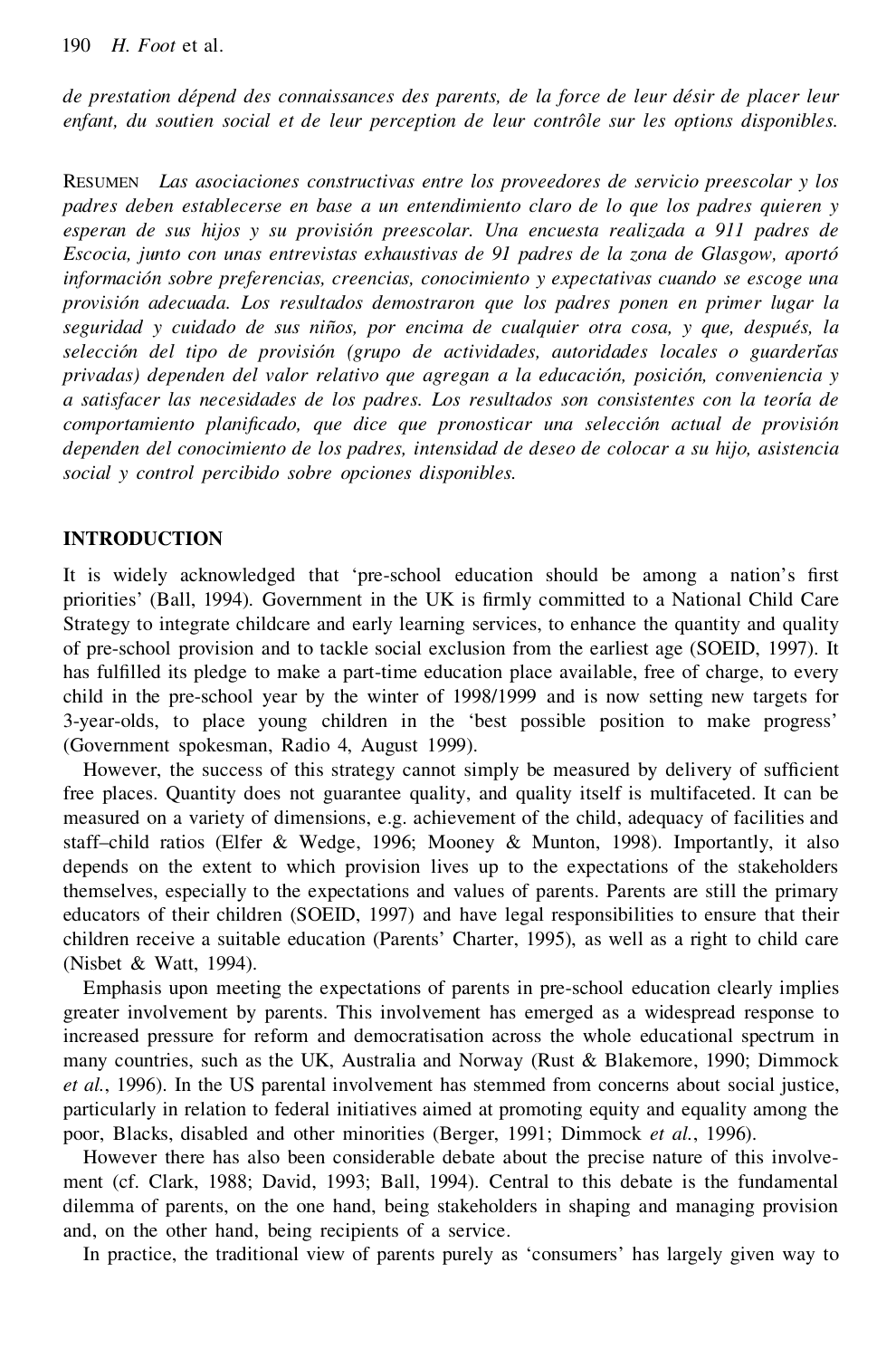recognising them as partners, and undeniably bestowing upon them a stronger voice. The rhetoric of partnership is very compelling:

Real partnership demands a shared sense of purpose, mutual respect, and willingness to negotiate. It requires open, regular and reciprocated communication where achievements are celebrated, problems confronted, solutions sought and policies implemented *jointly and together*. (Ball, 1994, p. 44)

However, such a vision of partnership, whilst welcomed in principle, is to some extent still an ideal. Both staff and parents may be uneasy about the empowerment of parents and what this means in practice (Stacey, 1991). Staff may be ambivalent because of the perceived threat to their professional status (Edwards & Knight, 1994). Parents may be nervous about taking on increased responsibilities for which they feel untrained and unprepared. Because of legislation and budgetary controls, parents may not have much actual power and it may not be of the kind they want (Stacey, 1991). Parents may trust the staff implicitly to lay down the curriculum and organise the classroom, but may become quickly concerned about issues relating to individual children and staff–parent communication, especially if things appear to be going wrong.

## **Research Background**

Nonetheless, partnership between parents and providers is now central to the Government's notion of planning pre-school provision (SOEID, 1997). Any uncertainty amongst providers and parents about the nature of that partnership is all the more justification for research to establish what the respective stakeholders might expect to gain from such a relationship. To this end, consultation with parents is paramount, so that provision can be 'responsive to the needs and preferences of users' (SOEID, 1997). Whilst local authorities do consult on many local issues, little is known about the broader picture of expectations, knowledge and beliefs and how these are reflected by parents' satisfaction with provision.

The purpose of the present research, sponsored by the Scottish Office Education and Industry Department (SOEID), was to survey parental opinion in order to gain a wider perspective on parents' perceptions of the quality and sufficiency of provision across the whole of Scotland. More specifically, the research was designed to explore factors which influence parental preference for particular types of pre-school provision and to assess what parents specifically want their children to gain from pre-school provision. It was also designed to tap parents' knowledge of and satisfaction with different types of provision.

Whilst several national or large-scale surveys of parents' views have been conducted in recent years, they have not altogether painted a consistent picture. There is no disputing the high (increasingly high) levels of attendance of children in some form of pre-school provision (e.g. 94% attendance reported by Stratford *et al.*, 1997) and that parents are at least reasonably happy with their childcare arrangements (e.g. Long *et al.*, 1996). There is also a general consensus that parental values and priorities are related to choice of type of care (Haystead *et al.*, 1980; Johansen *et al.*, 1996).

However, on other issues there is conflicting evidence. Some surveys have shown parents to be quite knowledgeable on what different types of provision have to offer (e.g. Haystead *et al.*, 1980; Johansen *et al.*, 1966; Stratford *et al.*, 1997). Other studies have suggested that parents are confused over differences between types of provision (Kysel, 1982) or report that there is little evidence that parents can differentiate the type of childcare services available (Long *et al.*, 1996). Similarly, in studies that have addressed the reasons why parents send their children to pre-school, social opportunity to mix with similar aged children has been reported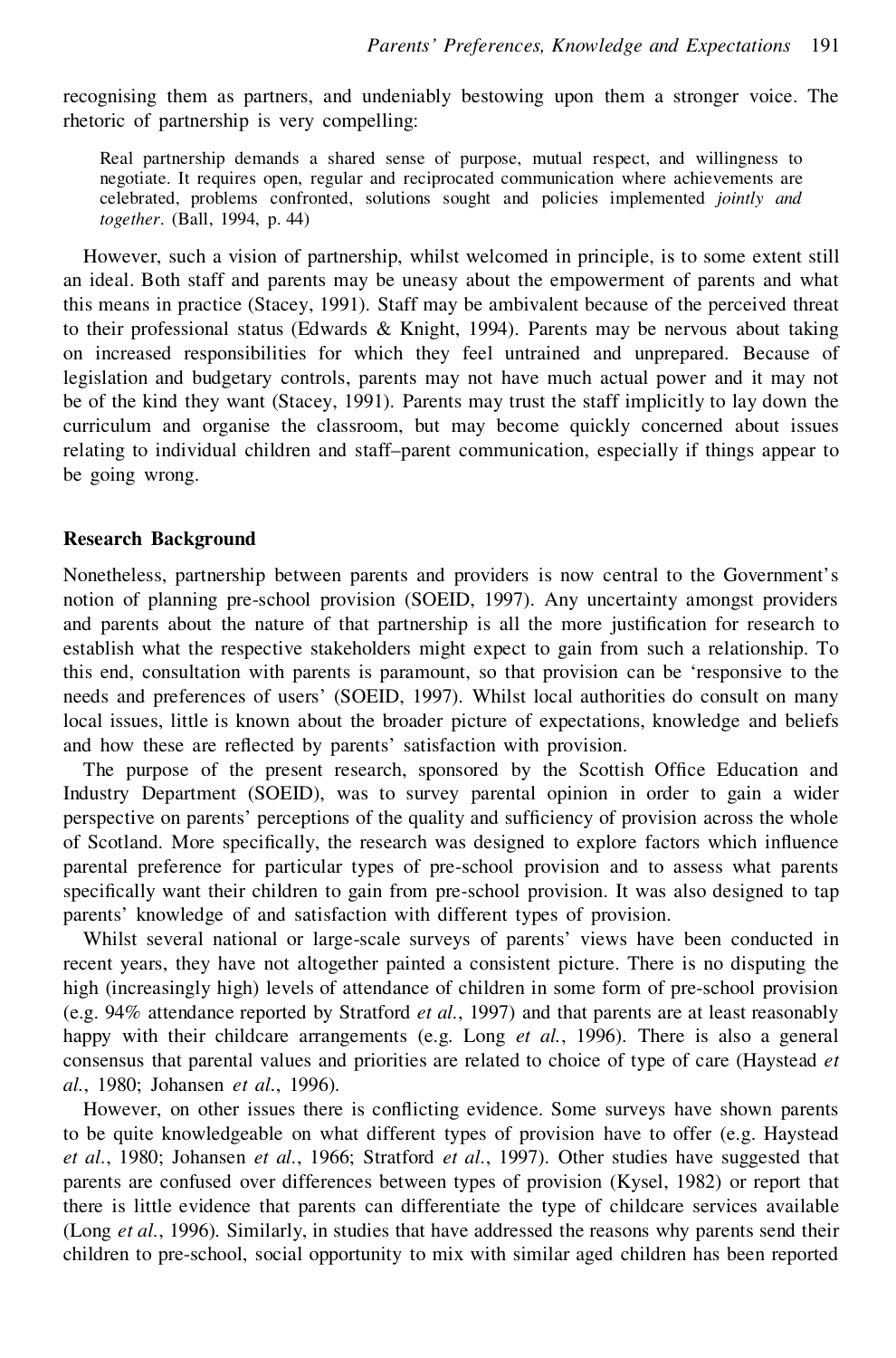as a high priority by some researchers (e.g. Haystead *et al.*, 1980) but as a low priority by others (e.g. Long *et al.*, 1996). Sharp and Davis (1997), in a study most comparable with ours but undertaken in six areas of England, examined factors that were important in parents' choice of provision. They found that the pre-school establishment's reputation and the childrens' safety and happiness were more important than practical issues like proximity to home, opening hours and costs. However, this research did not take into account family circumstances (e.g. socio-economic or residential status), whether preferences shift over time nor how preferences match up to types of provision.

## **The Study**

Previous research has identified factors such as 'values', 'preferences', 'knowledge', beliefs and 'expectations' as contributors to parents' decision making and choice about appropriate pre-school provision for their children. However, it has not explored the interconnections between such variables nor their causal linkage to selection of provision. To argue, for example, that parents placed their child in a nursery class because they wanted an educational orientation for their child assumes implicitly that parents already *believe* that their expectations for educational progression are more likely to be met in a nursery rather than in any other type of provision. But, of course, even when other options are equally accessible, parents may place their child in a particular establishment, or type of provision, for any number of initial reasons and then rationalise their decision subsequently. It is likely that satisfaction with childcare arrangements quickly lead parents to expressing what they have come to perceive as the good qualities of that provision as if those qualities were the original reasons for placing their child there.

Involving, as it does, parents' knowledge, beliefs, intentions and actions, the process of parental choice is aptly embraced by the theory of planned behaviour, which is a general model for linking attitudes with behaviour (Ajzen & Madden, 1986; Ajzen, 1989). In attempting to predict behaviour from beliefs and knowledge, the model takes account of subjective norms, attitudes towards behaviour, perceived behavioural control and behavioural intentions. Translating this into the terms of parental choice about pre-school provision, the model enables us more accurately to predict choice if we know: (i) what values parents hold (i.e. their preferences for their children); (ii) what knowledge, beliefs and expectations they have about different forms of provision; (iii) what they perceive others' beliefs to be about suitable provision; (iv) what their actual attitudes are (i.e. the strength of their desire to find suitable provision for their child); and (v) the options they have (i.e. the belief that they can exercise control over their choice). Perceived control may be relatively low in areas where available provision is extremely limited but high where there is substantial choice. It is self-evident that if choice is limited, then parents are less likely to be able to place their child according to their strongest preferences.

Taking account of family circumstances, the present study seeks to explore the linkages between these variables using the theory of planned behaviour to clarify our understanding of the processes whereby parents make decisions about appropriate pre-school provision. The specific research objectives were to identify and clarify:

- (a) parents' preferences for pre-school provision and how those preferences change over the pre-school years;
- (b) parents' beliefs and knowledge about different types of provision and what can be expected of them;
- (c) sources from which parents obtain their knowledge about pre-school provision;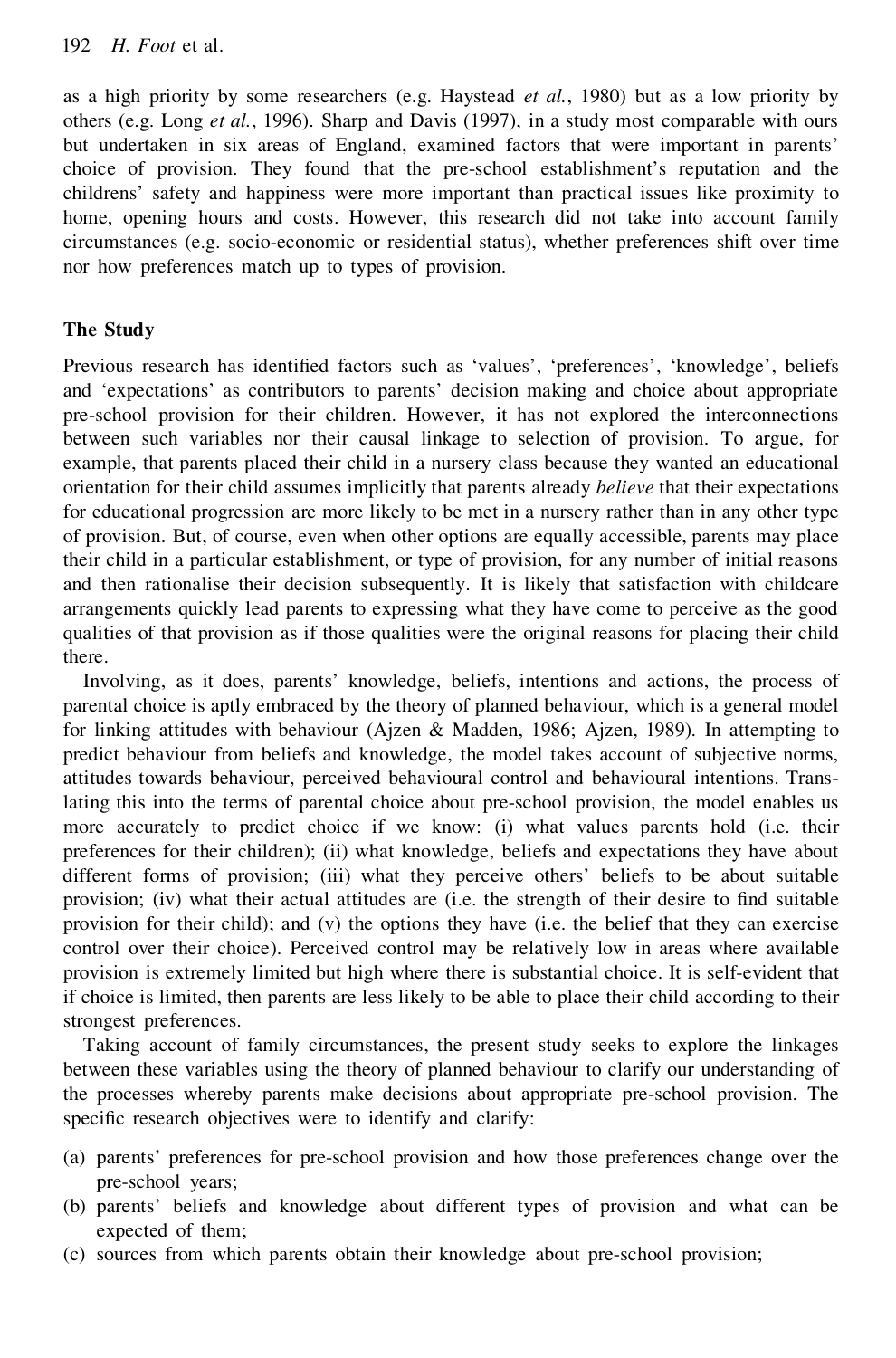- (d) the extent to which values and preferences, knowledge and expectations are inter-related in determining choice of provision and changes in choice of provision;
- (e) parents' satisfaction with their experience of pre-school provision and the relationship between satisfaction, preferences and expectations.

## *Method*

The study was conducted over two successive stages, the first stage involving the distribution of a survey questionnaire to a large-scale sample of parents and the second stage involving detailed interviews with a sample of parents whose children were currently attending pre-school provision.

### *Stage 1: Survey*

*Respondents.* The survey was conducted with parents of Primary One children (first year in primary school). These parents were selected in preference to parents of children currently attending pre-school for several reasons: (i) they would have a wider experience of provision because their children would have completed their participation in pre-school; (ii) they should naturally reflect the proportions of parents whose children attended different types of provision; and (iii) they should feel less inhibited in expressing their views candidly.

A sample of primary schools across all regions of Scotland was derived from the Scottish Office database. To ensure representativeness, schools were selected in proportion to the populations of children within each Education Authority. Selection was also designed to give representative coverage of urban and rural communities as designated by the database and of broad socio-economic status as indexed by the provision of free school meals. Primary One classes were targeted from a total of 126 schools across 32 local authorities, with whose permission questionnaires plus pre-paid envelopes were distributed to all Primary One children with a request to take them home for completion by parents.

A total of 3315 questionnaires were distributed in two batches, the second batch targeted especially at schools in those areas which were under-represented in the responses to the first circulation. In all, 911 questionnaires were returned, representing a 27.5% response rate, varying from 17 to 52% across the local authorities sampled. Given a 12 page questionnaire with 34 questions, many of which had multiple parts, this relatively low response rate was fully anticipated and justified the large initial circulation. Close checks on the sample of respondents through the questionnaires returned, which were coded by school, showed that respondents were representative of the original sample selected. There were no differences in response rates as a function of residential status (i.e. urban, intermediate or rural), based upon six categories of population densities used by the Scottish Office database. There was a small fluctuation as a function of socio-economic status (SES): those schools with 0–7% free school meals comprising 34% of the returned questionnaires and those schools with over 33% free school meals comprising 23% of the return and, therefore, slightly under-represented.

Characteristics of the respondents were also derived from questionnaire responses: 91% of respondents were mothers; 54% of the questionnaires were completed by the parent of a boy; in 86% of cases respondents were married or living with a partner; in 99% of cases they were white (UK, Irish or other), which precluded an analysis of data for ethnic origin. The 1991 census revealed an ethnic minority population of 62,600 across Scotland, which is only 1.3% of the total population. The survey figure of slightly over  $1\%$ , therefore, does not under-represent this group.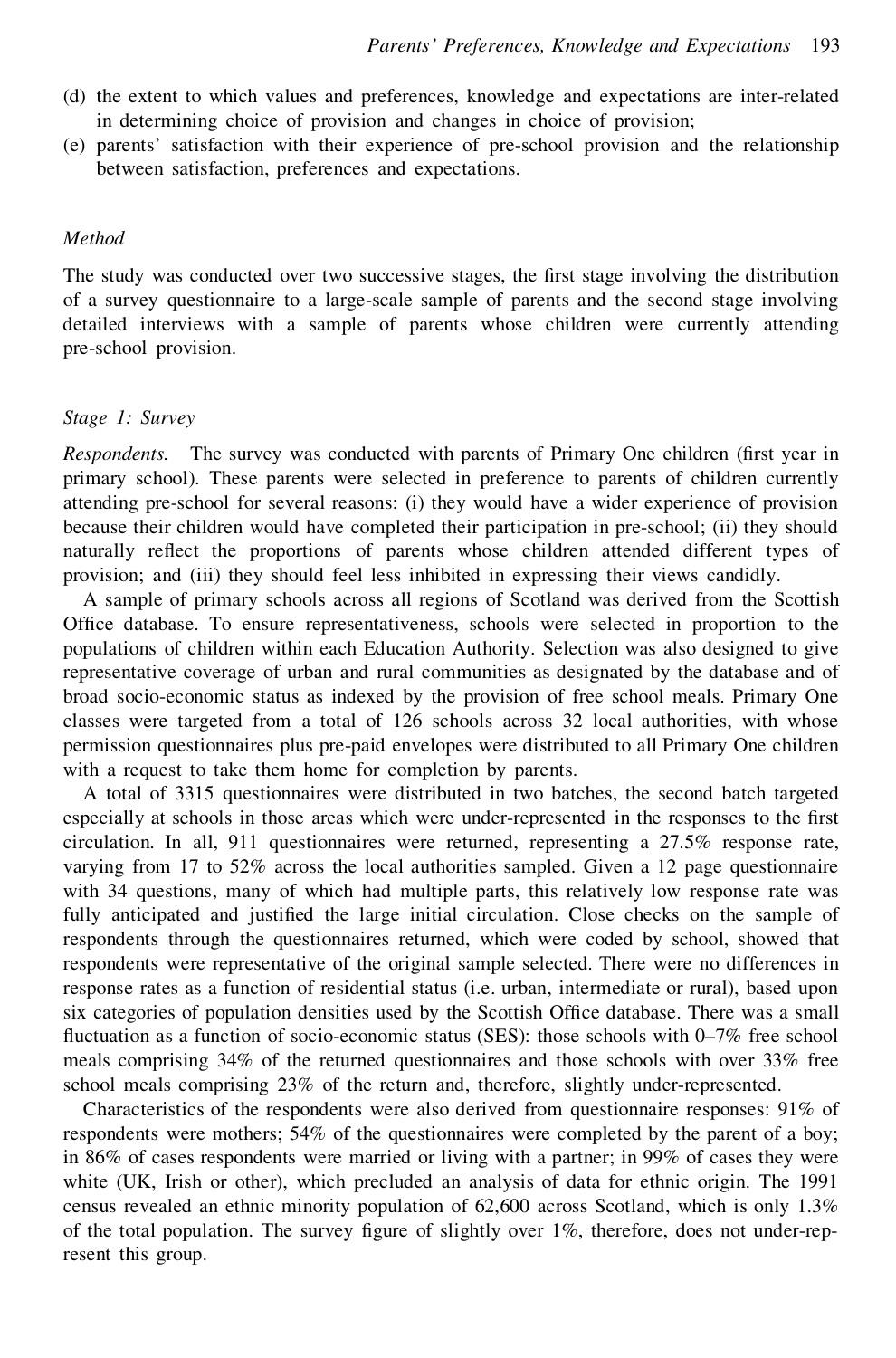|                 | All attendances | One type only |
|-----------------|-----------------|---------------|
| LA nursery      | 79              | 27            |
| Playgroup       | 64              | 15            |
| Private nursery | 22.             |               |
| Other           |                 |               |

TABLE 1. Types of pre-school provision attended (percentages based on  $n = 882$ )

Respondents' employment status was also analysed using four categories: full-time (21%); part-time over 16 hours per week (27%); part-time under 16 hours per week (12%); unemployed  $(35%)$  (missing data = 5%). Respondents' partners were very likely to be in full-time employment  $(72\%)$ . Although these figures represent respondents' and their partners' employment situation at the time of completing the questionnaire, they very closely reflected the situation throughout the whole pre-school period (i.e. children aged 0–5) for which data were collected separately.

For convenience, pre-school provision was grouped into four types:

- (a) Local Authority (LA) nurseries: schools or classes, between which parents did not appear to make a distinction.
- (b) Playgroups.
- (c) Private (day) nurseries.
- (d) Other types of provision, including day centres, LA day nurseries and family centres.

Table 1 shows the percentages of parents in the sample whose children attended each of these types, the left-hand column showing the percentage attending the type at some stage during their pre-school career and the right-hand column the percentage attending that type to the exclusion of all others (the left-hand column includes the right-hand column data). The high percentages in the left-hand column for LA nurseries and playgroups indicates that many parents (in fact 48%) sent their children to both types of provision. In most of these cases children's attendance at two or more types of provision was sequential, but 17% of respondents whose children had attended more than one type indicated that their attendance had been concurrent, for example, attending playgroup in the morning and nursery in the afternoon. Because such a low proportion of parents sent their children to 'other' types of provision, this category was dropped from the analysis.

*Questionnaire.* On the basis of extensive piloting, the questionnaire consisted of 34 items. A variety of formats was used to offset response biases and provide interest for respondents: multiple choice, response boxes to tick and open-ended questions. The questionnaire was structured into four main sections:

- 1. 'Your Child and Family': demographic information about the parent(s) and child.
- 2. 'Your Experience': types of provision attended by the child, duration of attendance and parental visits to pre-schools.
- 3. 'Contact with Pre-school Provision': information about parents' choice of provision as well as their active involvement in activities associated with the provision.
- 4. 'Beliefs and Expectations': parents' knowledge and beliefs about different types of provision and their perceptions of the main benefits and drawbacks.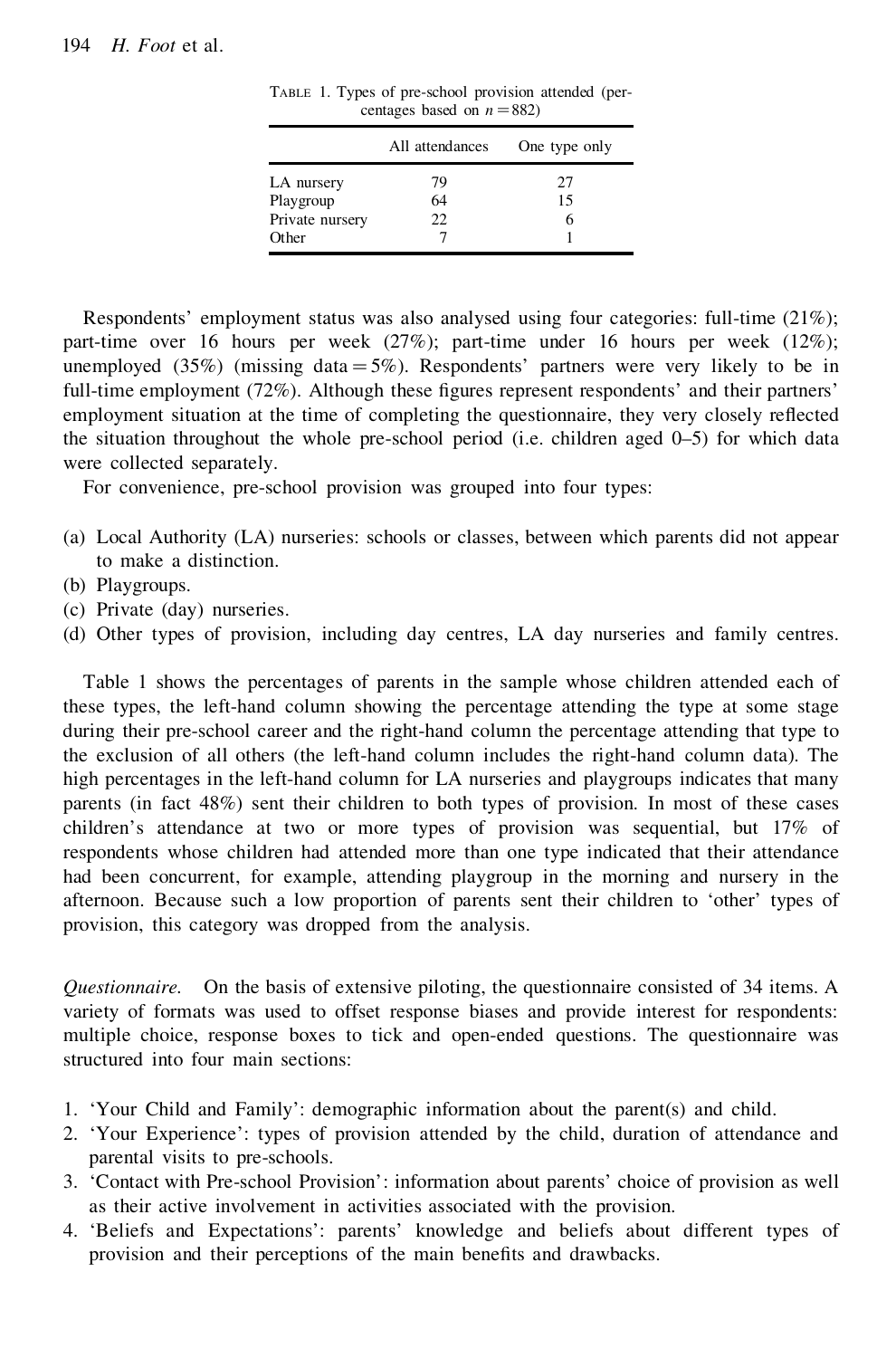## *Stage 2: Interviews*

*Sample.* The interviews involved parents whose children were currently attending pre-school provision. The purpose was to probe in greater depth some of the issues arising from the questionnaire, including those relating to changes over time.

Parents were selected from pre-school establishments across four local authority regions within a 20 mile radius of Glasgow, to cover both relatively affluent and deprived areas, in keeping with the survey sample of Primary One parents. From 75 establishments contacted, 16 were visited: nine LA nurseries, five playgroups and two private nurseries. These were establishments with variable levels of parental involvement. In total, 91 parents were recruited during the visits and interviewed later by telephone.

*Interview schedules.* Although parents' interviews were designed to expand on areas covered by the survey, they also explored other issues. Questions ranged across the children's attendance and the settling-in process, the advantages and disadvantages of pre-school education, parents' preferences for different types of provision at different ages, the extent to which provision was perceived as meeting parents' and children's needs and general issues concerning the desirability of parental involvement and the adequacy of existing provision. Parental participation in the delivery of pre-school provision was another theme of the research, but these data are reported elsewhere, along with data from interviews with staff (Howe *et al.*, 1998).

#### **Results and Discussion**

Results are drawn from both the survey and the interviews.

### *Parents' Preferences for their Children*

Parents' desire to place their child in some form of pre-school provision was overwhelming: 98% of respondents reported that their children had attended some type of provision in the pre-school years. No attempt was made to exclude parents whose children had not attended, but their very small number made separate analysis of their responses impossible.

Parental preferences were assessed directly by ratings of 24 separate factors which might have been considered when choosing provision in the year prior to formal schooling. These factors were selected on the basis of pilot work and from literature and surveys which suggested their relevance to parents' choices. The importance of each factor was rated as 'essential' (1), 'very important' (2), 'quite important' (3) or 'not important' (4), similar to the rating categories used by Sharp & Davis (1997).

The mean factor ratings and their associated cluster standard deviations are shown in Table 2. Statistical analysis revealed five distinct clusters which, in descending order of importance, are: care and safety, education, setting, convenience and parents' needs. These clusters were all significantly different from each other at  $p < 0.001$  on a series of Friedman tests. The  $\alpha$ coefficients for the reliabilities were in the range  $0.69-0.80$  and are also shown in Table 2.

Care and safety emerged as the paramount concern for parents, followed by educational progression and the quality of the pre-school setting. Convenience and attention to the needs of the parents were least important. The very low standard deviation for care and safety, in particular, shows how universally this was rated as 'essential' or 'very important' at worst. The higher standard deviations associated with the other clusters demonstrate greater variability in what parents were looking for in pre-school provision. However, this variability was not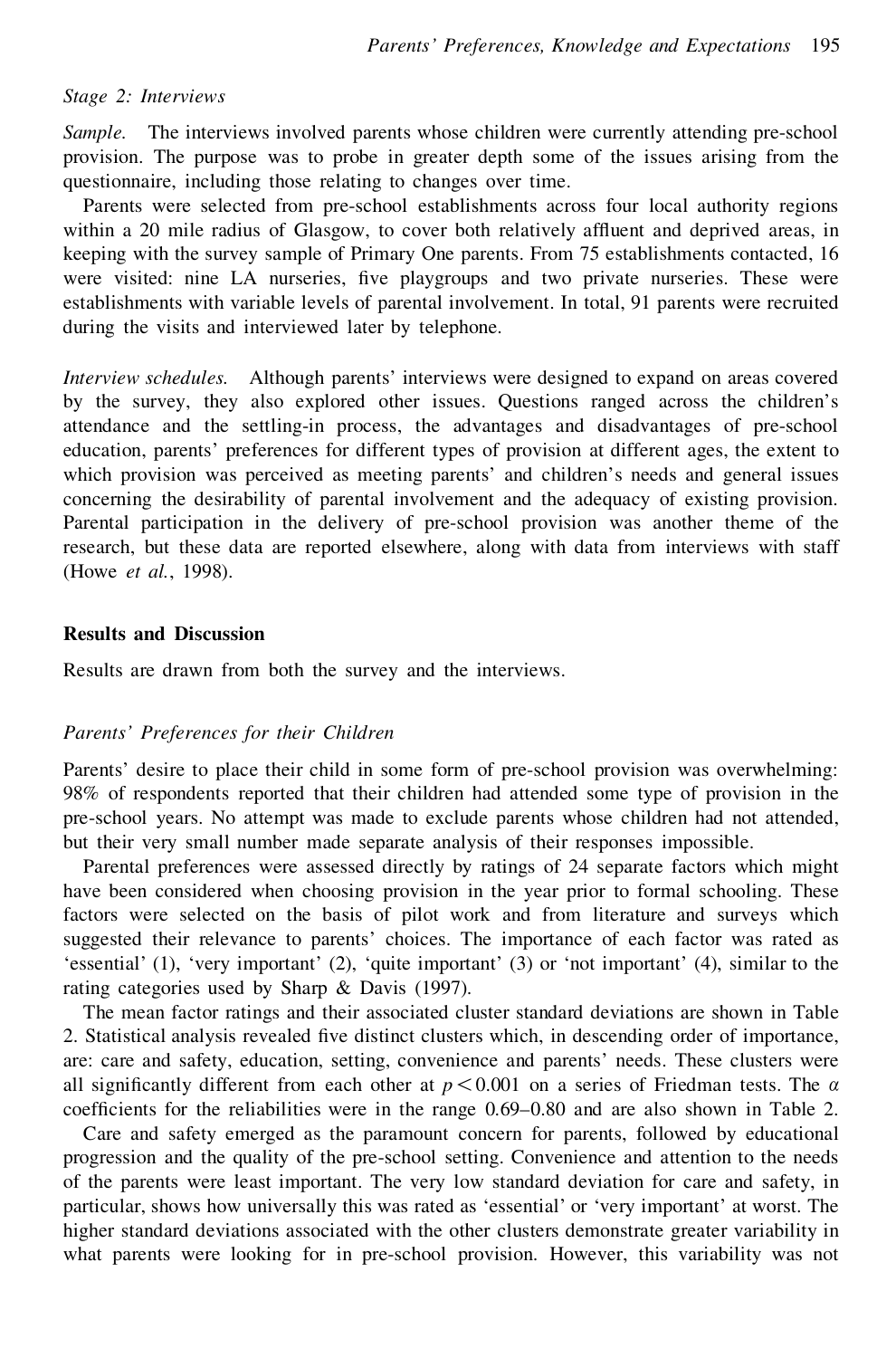| Mean rating    |                           |      |  |
|----------------|---------------------------|------|--|
| Care/safety    | Happiness of child        | 1.2  |  |
|                | Safety and security       | 1.2  |  |
|                | Quality of care           | 1.3  |  |
|                | Attitude of staff         | 1.3  |  |
|                | Cluster mean              | 1.23 |  |
|                | SD                        | 0.38 |  |
|                | $\alpha$ coefficient      | 0.79 |  |
| Education      | Reputation of pre-school  | 1.5  |  |
|                | Preparation for school    | 1.5  |  |
|                | Staff qualifications      | 1.6  |  |
|                | Settle in school          | 1.6  |  |
|                | Educational standard      | 1.6  |  |
|                | Reading and maths         | 2.5  |  |
|                | Cluster mean              | 1.69 |  |
|                | SD                        | 0.52 |  |
|                | $\alpha$ coefficient      | 0.80 |  |
| Setting        | Number of children        | 1.9  |  |
|                | Individual attention      | 1.8  |  |
|                | Play and toys available   | 1.7  |  |
|                | Information and advice    | 1.9  |  |
|                | Cluster mean              | 1.77 |  |
|                | SD                        | 0.60 |  |
|                | $\alpha$ coefficient      | 0.72 |  |
| Convenience    | Travelling distance       | 2.3  |  |
|                | Cost                      | 2.8  |  |
|                | Convenient hours          | 2.4  |  |
|                | Cluster mean              | 2.52 |  |
|                | SD                        | 0.83 |  |
|                | $\alpha$ coefficient      | 0.69 |  |
| Parents' needs | Classes for parents       | 3.4  |  |
|                | Sponsored places          | 3.4  |  |
|                | Provision for under 3s    | 3.3  |  |
|                | Multi-cultural approach   | 2.8  |  |
|                | Special needs catered for | 2.9  |  |
|                | Parental involvement      | 2.6  |  |
|                | Another child attending   | 3.2  |  |
|                | Cluster mean              | 3.02 |  |
|                | SD.                       | 0.72 |  |
|                | $\alpha$ coefficient      | 0.79 |  |

TABLE 2. Importance of factors when selecting pre-school provision (scoring scale:  $1 =$  essential;  $4 =$  not important;  $n = 816 - 873$ 

related to any of the demographic factors, such as full-time or part-time work, ascribed SES, urban or rural residential status or living singly or with a partner. The conclusion is that parental preferences and priorities are broadly similar across all sections of the community.

## *Parents' Knowledge and Beliefs*

In addition to establishing what parents valued for their children in the immediate pre-school year, the survey also addressed parents' beliefs and knowledge about different forms of pre-school provision, as a means of gauging whether they felt their needs were more likely to be met in one form of provision than another. Comparing LA nurseries, playgroups and private nurseries (other types of provision not included here), respondents were asked to indicate their beliefs about five knowledge domains: (i) the type of staff employed; (ii) cost to the parent; (iii) weeks open; (iv) daily sessions; and (v) age of children accepted. Table 3 summarises the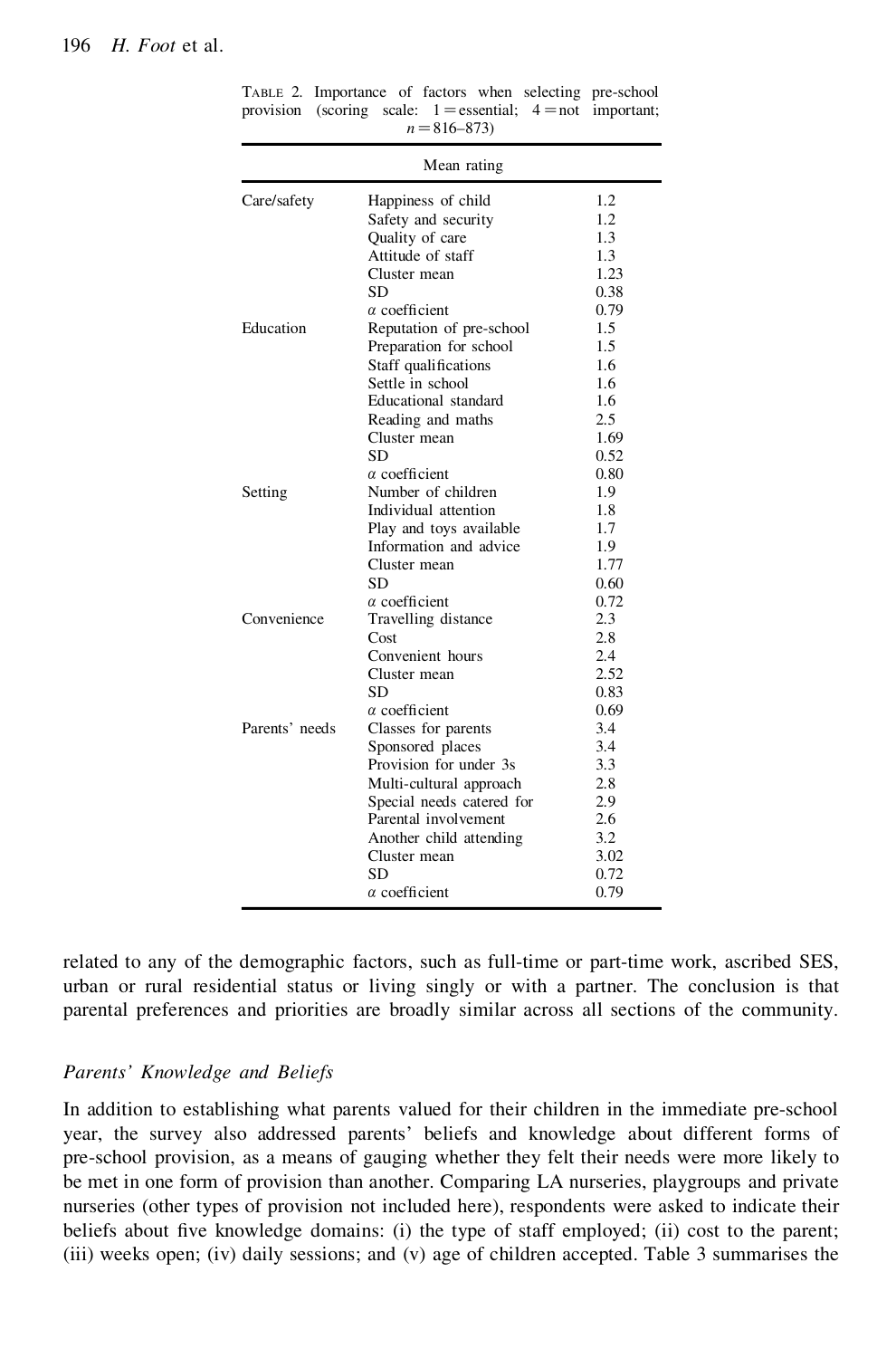| Type of staff            | Teacher        | Nursery nurse  | Parents  | Play leader | $\boldsymbol{n}$ |
|--------------------------|----------------|----------------|----------|-------------|------------------|
| Local authority nursery  | 84             | 75             | 26       | 15          | 786              |
| Playgroup                | 6              | 22             | 77       | 91          | 759              |
| Private nursery          | 44             | 86             | 8        | 25          | 596              |
| Cost to parents          | No fee         | Minimal fee    | Full fee | Voucher     | n                |
| Local authority nursery  | 31             | 53             | 7        | 37          | 789              |
| Playgroup                | 5              | 67             | 27       | 12          | 752              |
| Private nursery          | $\Omega$       | 3              | 0.95     | 30          | 629              |
| Weeks open               | All year       | School year    |          |             | $\boldsymbol{n}$ |
| Local authority nursery  | 6              | 96             |          |             | 800              |
| Playgroup                | 8              | 93             |          |             | 754              |
| Private nursery          | 89             | 13             |          |             | 640              |
| Daily sessions           | All day        | School day     | Half day |             | $\boldsymbol{n}$ |
| Local authority nursery  | 14             | 34             | 66       |             | 792              |
| Playgroup                | $\overline{4}$ | 9              | 91       |             | 753              |
| Private nursery          | 60             | 9              | 9        |             | 635              |
| Age of children accepted | $0 - 1$        | $1 - 2$        | $2 - 3$  | $3 - 4$     | $4 - 5$          |
| Local authority nursery  | $\overline{2}$ | $\overline{4}$ | 10       | 72          | 81               |
| Playgroup                | 9              | 17             | 59       | 74          | 37               |
| Private nursery          | 77             | 74             | 83       | 86          | 82               |

TABLE 3. Knowledge about different types of pre-school provision (percentages of respondents ticking each box, multiple responses allowed;  $n =$  total number of respondents who ticked in each row).

percentages of parents checking each response category for each knowledge domain and for each type of provision.

Multiple responses across categories prevented any reliable statistical analysis of these data, but it is clear from inspection of Table 3 that parents generally made well-informed differentiations between the three different types of provision. For example, very high proportions associated teachers and nursery nurses with LA nurseries and play leaders and parents with playgroups. Similarly, respondents were particularly aware that LA nurseries and playgroups follow school year opening times, whereas private nurseries are likely to be open all year round.

We conclude, therefore, that parents are able to differentiate between the main types of pre-school provision and that their differentiation is based on a reasonably accurate understanding of how the provision operates, a conclusion which is consistent with Ball's (1994) analysis and the survey findings of Haystead *et al.* (1980).

Further survey questions were directed at assessing what parents saw as the main aims of pre-school provision and whether parents were also aware of any differences in the objectives of different types of provision. In general terms, parents stressed preparation for school as the single most important aim of pre-school, mentioned by 77% of those who responded. Other aims mentioned were: socialisation—the opportunity to mix with other children (29%); education  $(23\%)$ ; exposure to a range of activities  $(7\%)$ ; independence  $(5\%)$ . When asked specifically to compare nurseries (LA plus private combined) and playgroups,  $62\%$  of respondents thought that their aims were different. Of those who commented on the differ-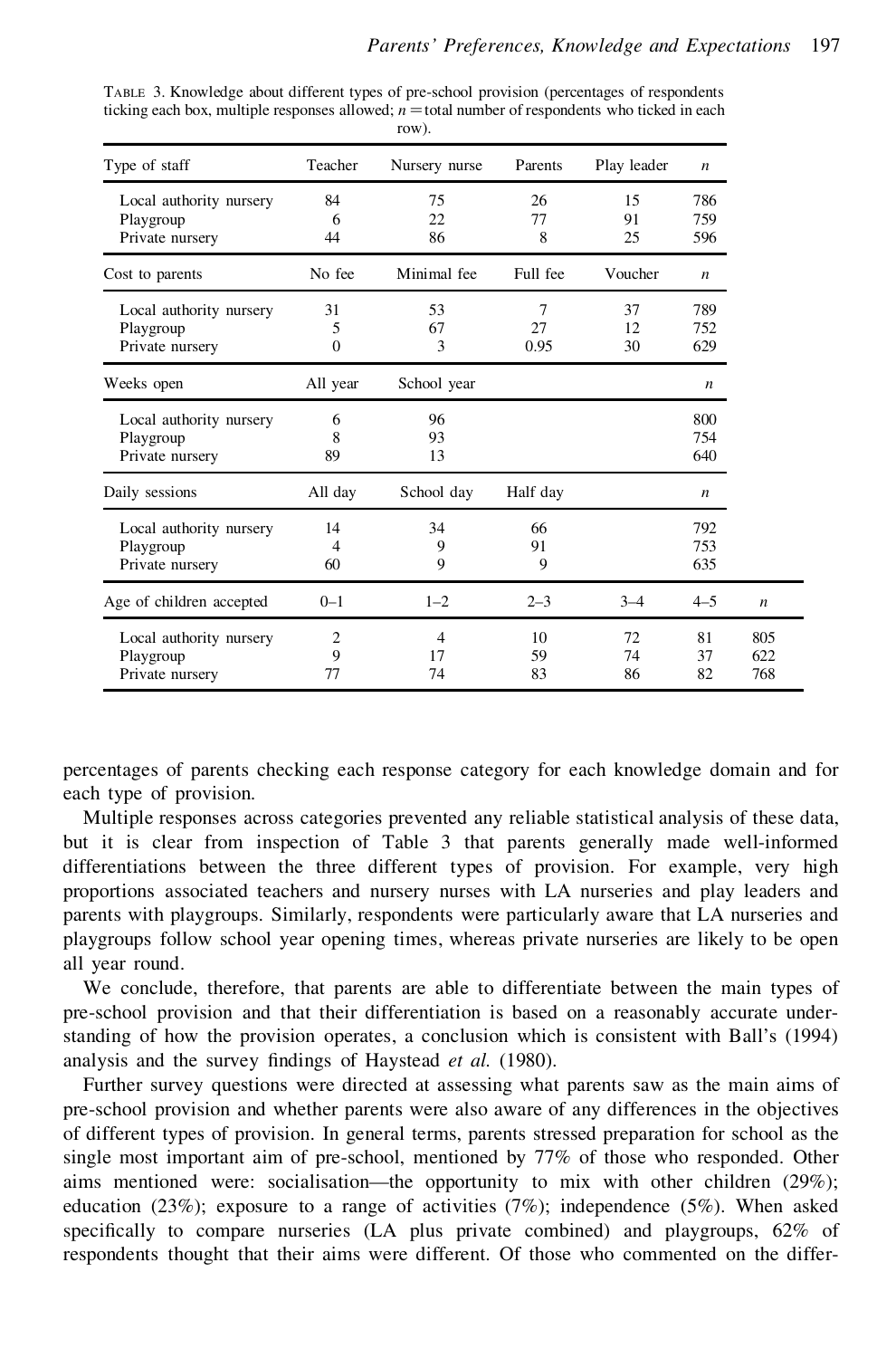| Preference     | LA nursery | Playgroup | Private nursery |
|----------------|------------|-----------|-----------------|
| Care/safety    | 1.27       | 1.23      | 1.15            |
| Education      | 1.66       | 1.89      | 1.73            |
| Setting        | 1.77       | 1.84      | 2.58            |
| Convenience    | 2.44       | 2.54      | 2.28            |
| Parents' needs | 2.96       | 3.18      | 2.09            |

TABLE 4. Parental preferences as a function of type of provision: mean weighting (scoring scale:  $1 =$  essential;  $4 =$  not important;  $n = 816 - 874$ 

ence, 72% defined it in terms of education as the focus of nurseries and play as the focus of playgroups, as illustrated by parents' observations:

The playgroup was just supervised playing. At nursery his education had started, although he thought it was just playing.

Nursery classes are far more structured and follow local authority guidelines and curriculum. Playgroups tend to be more play … and less organised.

This separation in the parents' minds between education and play is distinctly at variance with current policy which promotes learning through play (e.g. Scottish Office, 1997). Thus it is a source of possible tension between the aspirations of parents and those of educators, as also observed by Mooney and Munton (1998). No other perceived differences between nurseries and playgroups produced the same high level of contrast.

## *Parents' Preferences for Different Types of Provision*

From these analyses emerges a picture of parents with: (i) a clear set of preferences for provision during the immediate pre-school year; (ii) a fairly accurate knowledge base of how different types of provision operate; and (iii) a firm notion that nurseries focus more on education and playgroups on play.

Turning now to consider parents' actual choice and usage of particular types of provision, several questions arise:

- (a) Do parents select a particular type of provision in order to realise their aspirations for their child?
- (b) Is choice of particular types of provision aligned with parents' individual preferences and priorities?
- (c) Do their preferences and priorities change over the pre-school years?

These questions are closely inter-related and are important for testing the theory of planned behaviour by establishing whether parents' preferences and priorities actually shape their decisions about provision for their children.

It is evident that many parents select nurseries for their child in the year immediately preceding school: 71% of the survey sample reported using LA nurseries and 9% reported using private nurseries. The question is whether their choice was determined by their preferences. Table 4 shows that when the preference clusters (depicted in Table 2) are broken down by type of provision, then considerable variation occurs in the mean weighting of clusters as a function of type of provision.

It has already been established that care and safety were the predominant concern (see Table 2) and it is no surprise given the low standard deviation, that all parents, regardless of the type of provision they actually used, were consistent about the importance of this factor. However,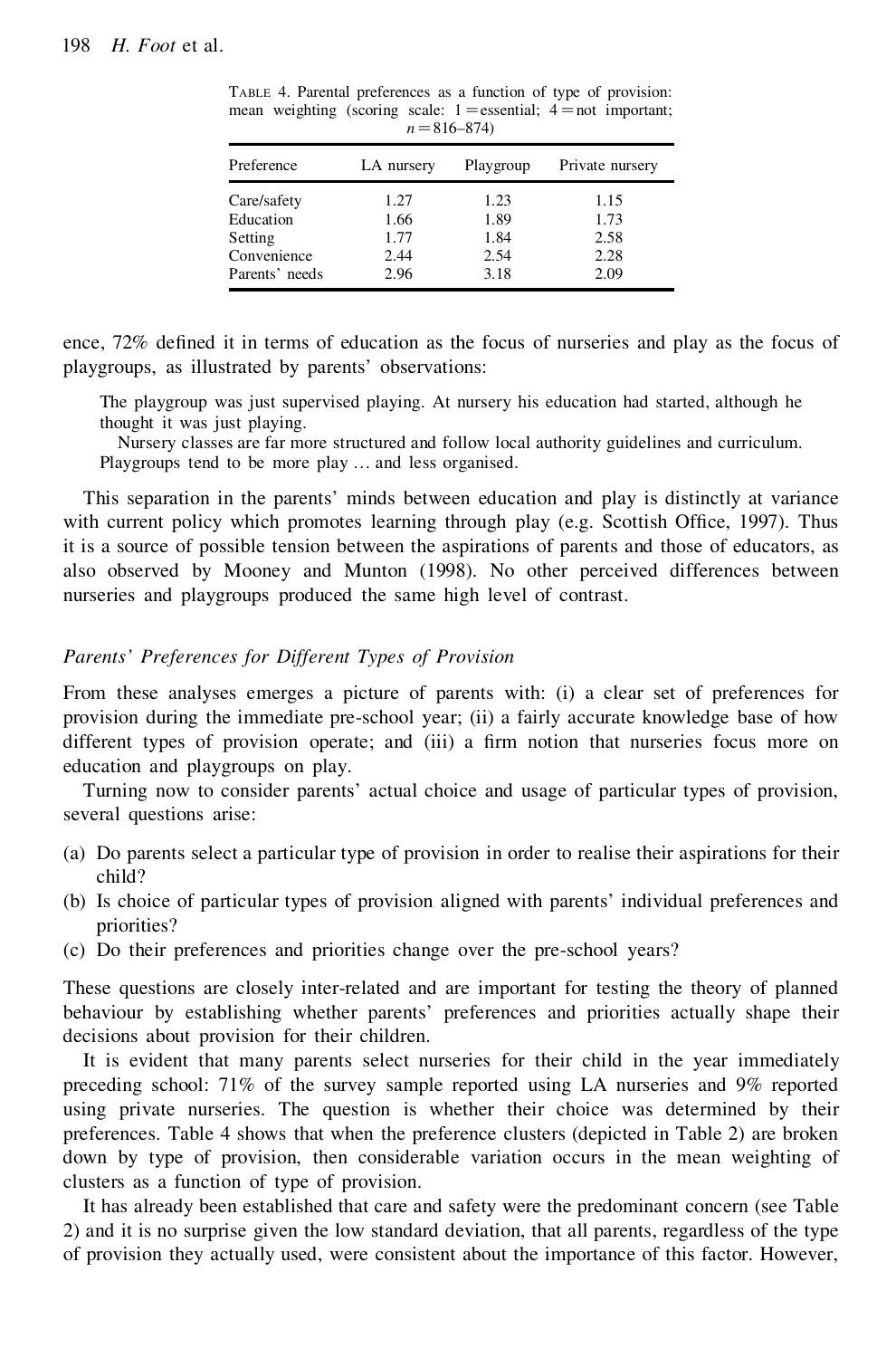|                   | Age of attendance |         |         |     |
|-------------------|-------------------|---------|---------|-----|
| Type of provision | $0 - 3$           | $3 - 4$ | $4 - 5$ | n   |
| Playgroup         | 22                | 45      | 12      | 795 |
| Private nursery   | 13                | 13      | 10      | 634 |
| LA nursery        | ٩                 | 38      | 51      | 867 |

TABLE 5. Use of types of provision by children's age (percentages)

it is very interesting that users of nurseries, particularly LA nurseries, weighted education more heavily than users of playgroups ( $p < 0.001$ ). It is also of interest that users of private nurseries placed more emphasis on convenience  $(p<0.001)$  and on meeting parents' needs  $(p<0.05)$ than users of other types of provision, but they placed less emphasis on setting  $(p<0.05)$ . Taken together, these results suggest that preferences and priorities are closely related to patterns of usage. Parents who place a high value on education are more likely to have their children in nursery provision of some kind than those who do not value it so highly. Parents for whom convenience and own needs are important are more likely to have their children in a private nursery than in any other kind of provision, especially when both parents are in full-time employment  $(p < 0.01)$ .

One exception to the close association between preference and usage comes from the data on residential status. LA nurseries were rarely used in rural areas: 11% usage, in comparison with 47% in urban areas and 43% in intermediate areas. Yet it has already been noted that residential status made no difference to the weightings assigned to the five preference clusters: rural parents valued education as much as parents in urban or intermediate areas. Their lower usage of nurseries appears to be due to a paucity of nursery provision in rural areas. Implicit in this, of course, is the suggestion that preferences were driving decisions, being thwarted in rural areas by lack of choice or, in terms of the theory of planned behaviour, by limited 'perceived behavioural control'. These findings for residential status are hard to reconcile with the converse view that, far from dictating choice, parental preferences may be rationalisations of the provision that has been selected.

Thus a model is emerging of parents having a set of preferences, having beliefs about how those preferences can best be met and then choosing within available options. Moreover, this model of active selection in accordance with preferences is given further support by survey and interview data relating to changes in preferences over time. We have already mentioned that 48% of survey respondents reported using a combination of playgroups and nurseries across the pre-school years. Table 5 shows the pattern of this shift with LA nursery attendance increasing systematically from 0 to 5 and playgroup attendance, most prevalent at ages  $3-4$ , dropping at ages 4–5. Attendance at private nursery remained moderately constant across all pre-school ages. The shift is therefore from playgroup to LA nursery as the child becomes older. This pattern is confirmed by the high proportion of respondents  $(83\%)$ , using a combination of playgroup and nursery, who reported sending their children to playgroup *before* sending them to nursery, in comparison with the 17% who sent them to playgroup and nursery at the same age.

Since children are not ejected from playgroups when they reach the age of 4, these data strongly suggest that movement from one type of provision to another is the outcome of a process of active selection. When asked their reasons for moving their child from one type of provision to another as the child grew older, 69% of parents cited either 'preparation for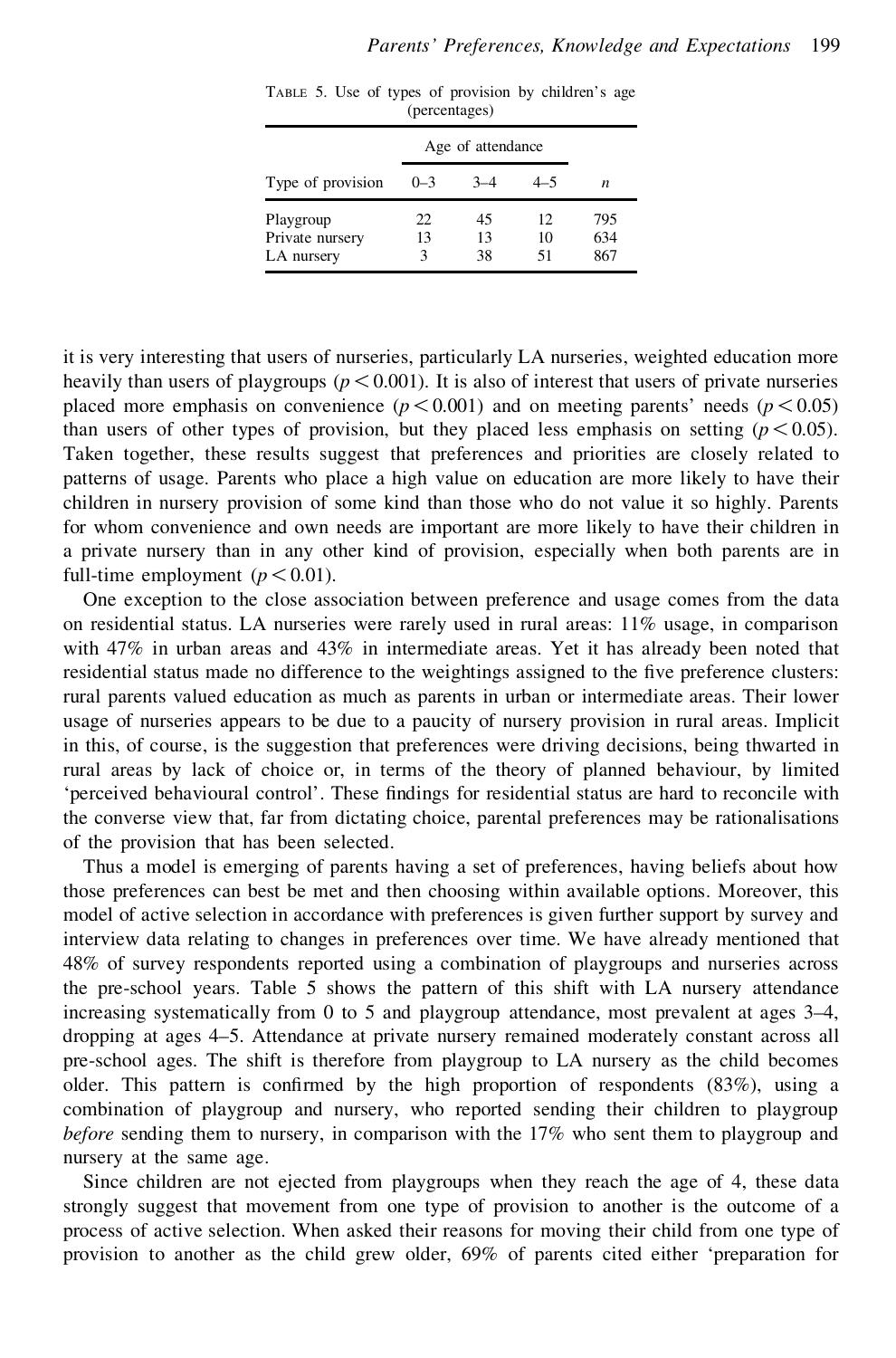school' or 'natural progression', often qualified with an educational bias, as illustrated by the following comments:

It was a natural progression from mother and toddlers to playgroup, then on to a more structured surrounding in the nursery.

Pre-nursery playgroup was attended for 6 months before nursery, but I felt my child was older and the curriculum of nursery was more suited to him.

The idea that choice was driven by preferences in decisions to move the child from one type of provision to another is further reinforced by the interviews with parents. When asked why they were sending their child to the current type of provision, 50% of nursery parents reported 'preparation for school' and only 14% attributed it to their child's age. Amongst playgroup parents, in contrast, only 20% mentioned preparation for school and 20% mentioned the child's age. This was against a background in which 81% of the interview sample reported that there were alternative types of provision accessible to them, suggesting that, in most cases, a genuine choice existed.

Despite our thesis that parents make active decisions based upon knowledge and beliefs and upon preferences which change as children grow older, parents do not engage extensively in shopping around. The survey questioned parents about the number of pre-school establishments they had visited before deciding where to place their child. As many as 45% of respondents reported having made no visits whatsoever (in contrast to only 8% of parents in England, as reported by Sharp & Davis, 1997). Of the remainder 19, 20 and 14% visited one, two and three or more establishments, respectively (2%, no response). From questioning about the sources of information utilised, it was clear that social contacts, mainly family and friends, were hugely more influential  $(52%)$  in guiding decisions than any other single source. Professional sources (e.g. health visitors, social workers and doctors) accounted for a further 22% and the remaining sources of information used were leaflets, posters and directories. Parents come to decisions on the basis of information gleaned through their informal social networks much more than through any printed literature. Reliance on others' knowledge and beliefs is wholly consistent with the theory of planned behaviour, which stresses the importance of social norms in guiding action.

## *Parents' Satisfaction*

Parents' evaluations of their children's pre-school provision were tapped directly and indirectly. Direct questioning concerning the perceived benefits of pre-school provision revealed an overwhelmingly high level of satisfaction, coupled with a unanimous view that children enjoyed being at pre-school. Through the survey parents' satisfaction was evaluated primarily by their reactions to the way staff dealt with issues and by their suggestions for improvements. Table 6 lists seven key functions of staff in relation to parents, along with mean ratings, on a 1 (highly satisfied) to 4 (dissatisfied) scale. High ratings of all seven functions are immediately evident, as is the small range of scores  $(1.43-1.65)$ , and there are no significant differences between functions. Follow-up Kruskall–Wallis tests to compare ratings as a function of type of provision revealed only one significant difference: playgroup staff were rated as less willing than other staff to deal with parents' questions and concerns ( $p < 0.01$ ). Nonetheless, within the pool of playgroup ratings this function still obtained the second highest proportion of 'highly satisfied' respondents.

Further survey questions invited parents to express their satisfaction with the feedback received on their child's physical and emotional needs (89% satisfied) and on their child's activities and development  $(91\%$  satisfied). In explaining the reasons for satisfaction respon-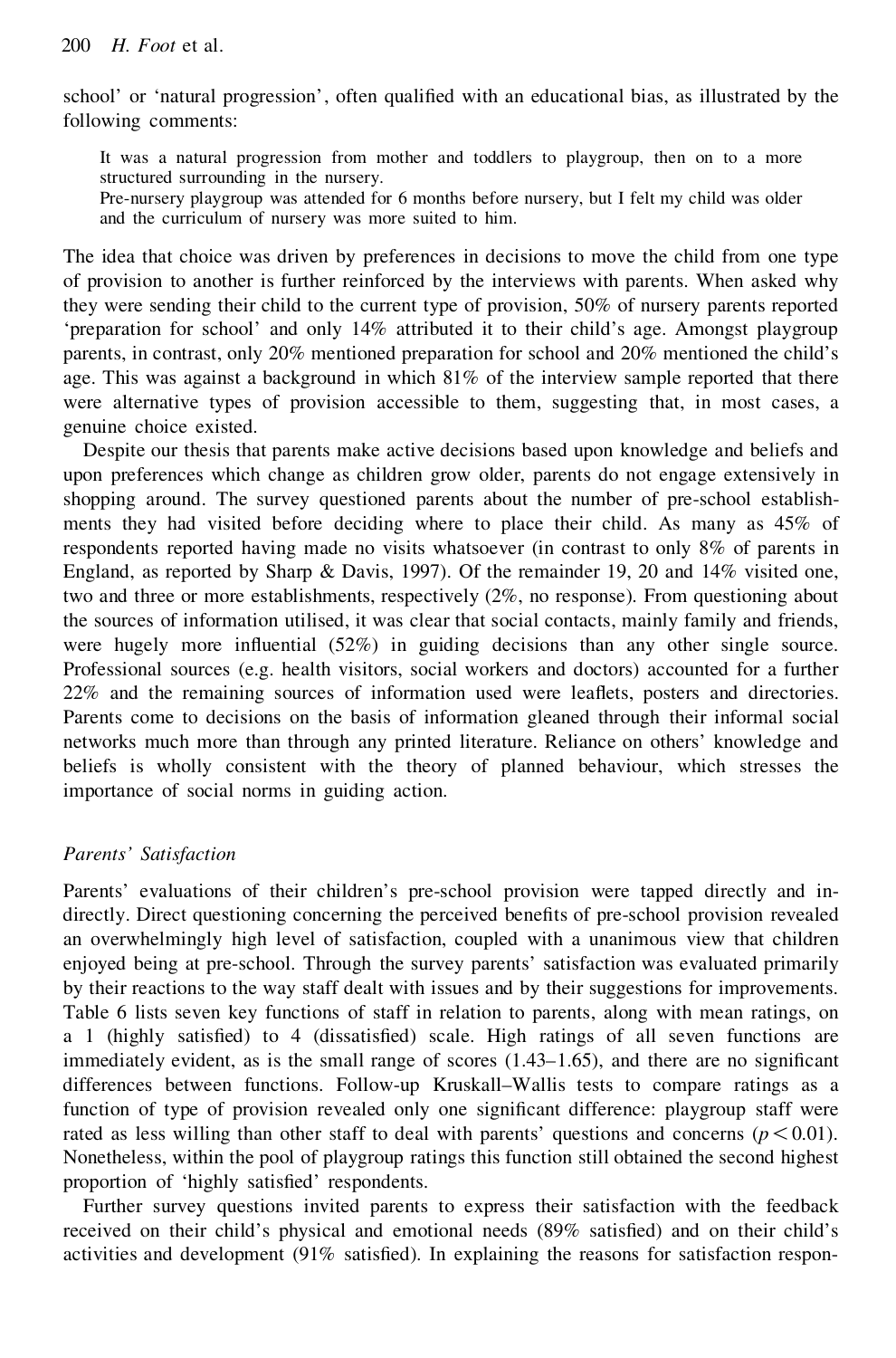| <b>Behaviour</b>              | Mean rating |
|-------------------------------|-------------|
| Staff discuss concerns        | 1.43        |
| Contact with staff            | 1.46        |
| Staff attitudes to parents    | 1.50        |
| Staff dealing with complaints | 1.57        |
| Feedback on child             | 1.59        |
| Making special arrangements   | 1.63        |
| Parents' views considered     | 1.65        |

TABLE 6. Satisfaction with staff behaviour: mean weighting (scoring scale:  $1 =$ highly satisfied;  $4 =$  dissatisfied;  $n = 846 - 877$ )

dents gave open-ended answers which emphasised the value they attached to face-to-face communication with staff. Of the 10% only of respondents who registered dissatisfaction, this was leveled at lack of staff interest and insufficient contact. Staff are clearly central to parents' thinking about their evaluation of pre-school provision and it is not surprising that their feelings of satisfaction revolved around their contact and communication with staff.

Satisfaction with pre-school provision was also evaluated more indirectly through the perceived benefits which parents attributed to it. The survey revealed 'social interaction' or the opportunity to mix as by far the most frequently cited benefit, mentioned by  $74\%$  of respondents, followed by 'independence' (22%) and 'routine/discipline' (19%). These expressions of social adjustment are illustrated by parents' comments, such as:

It helped with socialising with other children of the same age, i.e. communicating and sharing. There was also learning how to be part of a group ....

The main thing was the development of friendships which helped make primary school less strange … .

She learned the concept of group activities: graded independence from one-to-one at mother and toddler, one-to-ten at nursery and one-to-thirty at school.

Social interaction (35%) and learning a routine or discipline (23%) also featured as the most widely reported benefits of pre-school education for helping children settle into primary school. Educational preparation was reported less frequently (11%) at the point of transition to primary school, probably because parents' thoughts are focused upon their children's general well-being and adjustment to new class mates, new teachers and a new environment.

Nonetheless, since what parents find satisfactory about pre-school provision at the transition to primary school does not align perfectly with their longer term preferences (i.e. educational preparation), it is interesting to explore the relationship between preferences and satisfaction more broadly. This was done by taking the mean scores obtained by survey respondents on the five preference clusters (care/safety, education, setting, convenience and parents' needs) and correlating these with mean 'satisfaction' scores derived by pooling ratings of staff behaviour. Correlations between preferences and satisfaction amongst parents from LA nurseries, private nurseries and playgroups ranged from  $-0.04$  to 0.22, a number of which were significant. Satisfaction was significantly higher (i) for those respondents using only playgroups who placed more emphasis upon care/safety  $(r=0.20, p<0.01)$ , (ii) for those respondents using only LA nurseries who placed more emphasis upon education  $(r = 0.20, p < 0.01)$  and (iii) for those respondents using only private nurseries who placed more emphasis upon parents' needs  $(r=0.22, p<0.01)$ . These results are entirely in accordance with the results for parental preferences in each type of provision: the value which parents attach to care/safety, education and parents' needs are most salient in the initial selection of playgroups, LA nurseries and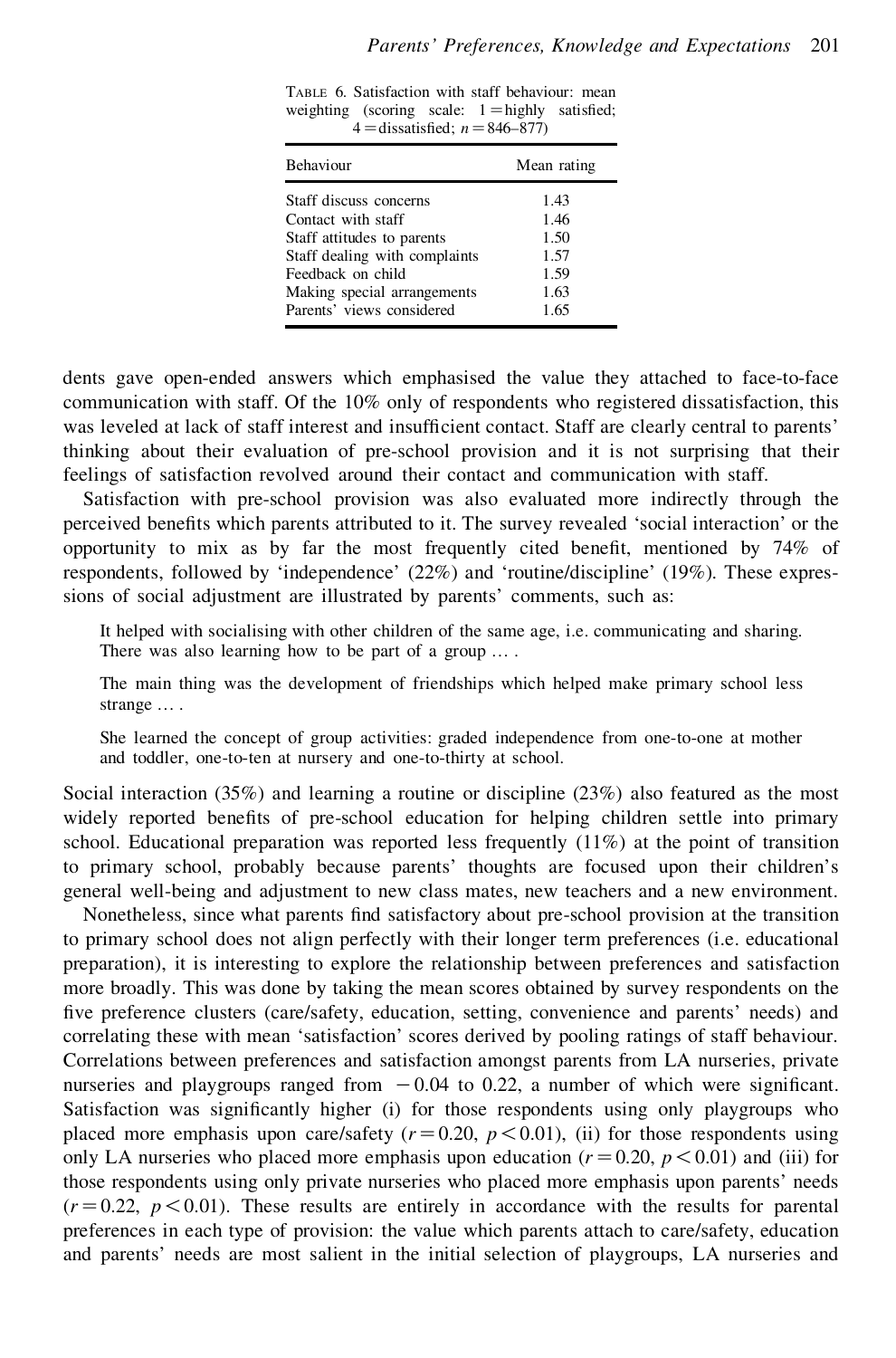private nurseries, respectively. The conclusion to be drawn is that the more that playgroups and nurseries match up with parents' preferences, the more satisfied those parents are.

# **General Discussion and Conclusion**

The results of the survey and interviews with parents provide considerable support for the theory of planned behaviour and its appropriateness for predicting parental choice of preschool provision. Parents' preferences, knowledge, beliefs and expectations contribute collectively to determine choice of provision, reinforced by satisfaction when expectations are met. The strength of the theory is that it provides a clear and systematic pathway amongst the variables that link the original attitude with action, rather than a loosely connected array of factors or considerations, out of which a decision emerges.

To expand this analysis we start with the initial desire (attitude) of parents to place their children in suitable provision; from the survey, this amounted to 98%. The parents hold or acquire certain beliefs about provision, both in terms of the desirability of using provision (over  $90\%$  saw the benefits to their children) and more specifically in terms of their preferences for one kind of provision over another. These beliefs derive from different sources:

- (a) *Behavioural beliefs*. These include the set of values or preferences which were prioritised as care and safety, education, setting, convenience and meeting parents' needs. These preferences were found to be relatively uniform across all parents and were independent of factors like socio-economic and residential status. Preferences shift as the child progresses: whilst care and safety is an ever-present high priority throughout the preschool years, parents' concern about educational progression increases as the child approaches primary school. Behavioural beliefs also include what parents know about different types of provision: for playgroups, LA and private nurseries they have a moderately accurate understanding of what can be expected in cost, times of availability, staff employed and age of children admitted.
- (b) *Normative beliefs*. Whatever beliefs or knowledge parents may have acquired, they need social support to reinforce those beliefs and incline them towards appropriate action. It is perhaps not surprising then that their social networks, through family and friends and, less markedly, through professional sources such as health visitors and doctors, are so in fluential in guiding their decision making. Much of their beliefs about the advantages and disadvantages of specific types of provision and about specific pre-school establishments undoubtedly come from this source, possibly because of their uncertainty or unawareness about other sources of information.
- (c) *Beliefs about opportunities and resources*. Action is of course constrained by limitations of choice which are outside parents' control. There may be relatively few places available of the type preferred by parents in the community in which they live and at the age their children have reached. Our data for rural areas revealed a paucity of pre-school places in LA nurseries and a demand that is not adequately being met. We know that parents living in rural areas have just the same preferences for their children as parents living in more urban areas.

Notwithstanding the possibility that some parents will not have their expectations met by available provision, the general outcome of the research is that most parents are able to find accessible provision which matches their preferences and expectations and which, within the theory of planned behaviour, leads them to formulate clear and stable behavioural intentions about placing their child, which they follow through in action. Subjective norms play an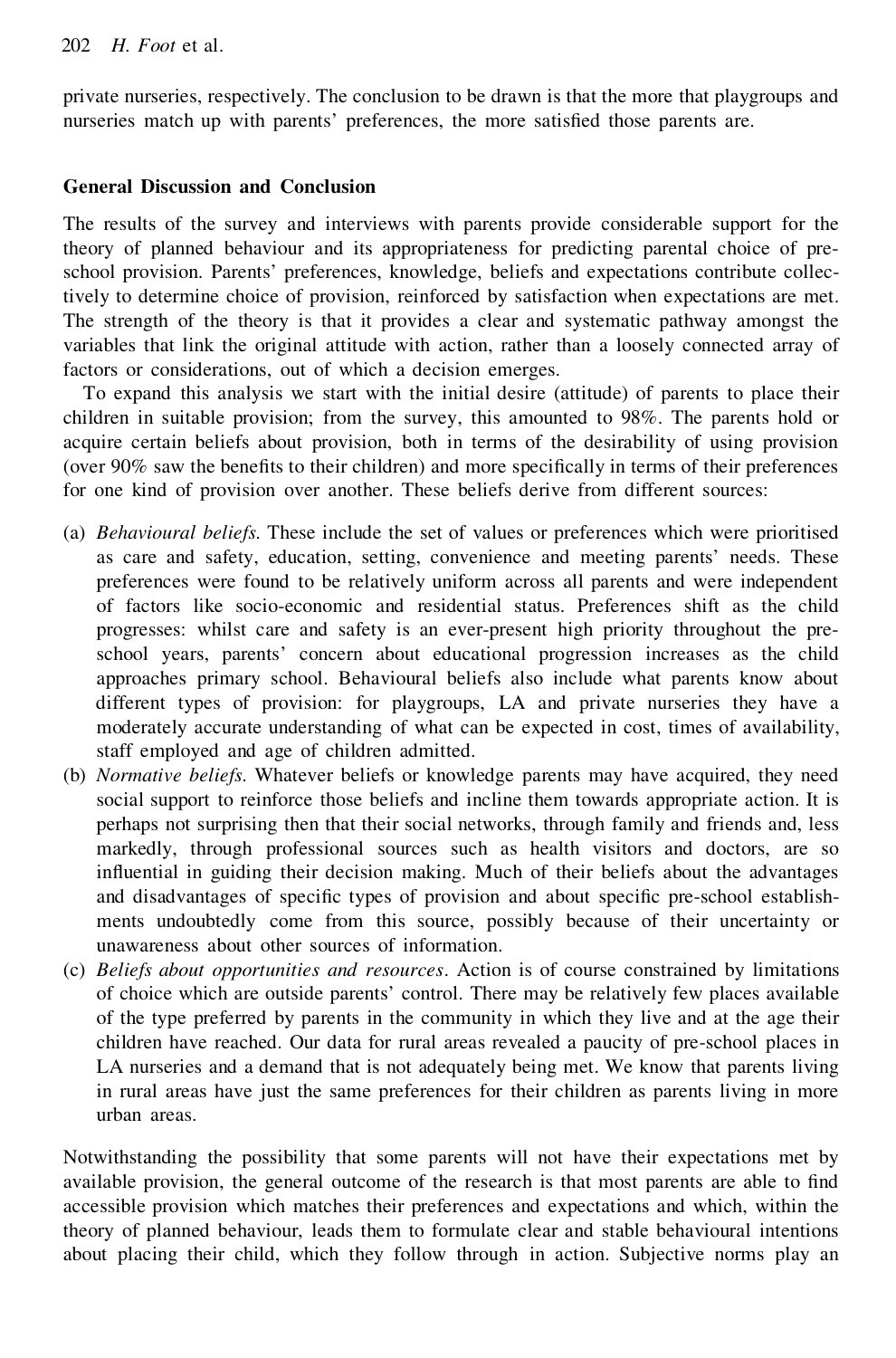important role thereafter, because to the extent that most parents are satisfied with the type of provision selected, their satisfaction feeds back into the community to become part of the culture which serves to reinforce the next generation of parents when they come to select a particular type of provision. Given the level of knowledge parents have acquired, it is in one sense a tribute to these networks and informal sources of information that they work so well in passing on to parents a realistic idea of what to expect.

From a practical perspective, if parents are reluctant to visit establishments for themselves, and if they prefer to glean the information they need from family and friends, then any steps that can be taken to improve knowledge about local pre-school facilities should be encouraged. Certainly, the more contact parents have with their pre-school unit and the more interest they take in their child's activities inside and outside pre-school, the more likely it is that accurate information will circulate widely within the community. For policy purposes this is an argument for increased participation on the part of parents whose involvement can only strengthen the accuracy of the information that is disseminated to others. The issue of parents participating with staff as fellow providers of early years services is crucial to providing high quality provision and is followed up elsewhere (Howe *et al.*, 1998).

Advocacy for parental involvement brings us full circle to the issue of partnership between stakeholders and the need for service providers to keep in close contact with parents' needs and preferences. Our research has established that while there is common agreement about care and safety as the major concern for all parents, there are subtle but significant differences in the priority which parents attach to factors like education and setting, according to the stage of development which children have reached. Moreover, parents' own circumstances may influence the priority they give to lower order features like convenience and parents' needs. To the extent that the primary needs are universally met by most kinds of available provision, then selection within that provision becomes a balance between parents' perceptions of their own needs and their perception of their child's needs.

However, broader political and economic factors, such as the state of the labour market, also have a direct bearing on choice, because of variations in the availability of employment for parents and consequential fluctuations in the need for full-time provision. Such considerations also affect policy development with respect to parental involvement, with acknowledged shifts in emphasis between market-driven consumerism, on the one hand, and partnerships among parents and providers, on the other (Woods, 1988).

Diversity of choice in pre-school provision is a desirable political and educational ambition and one embraced by several recent governments. However, policies on choice have tended to assume that all parents can exercise their choices equally. As David (1993) has emphasised across the educational spectrum, there may be considerable limitations on choice amongst those living in constrained circumstances even though, as this research shows, their preferences and expectations are no different from those parents better placed to exercise their choice.

## **Acknowledgement**

This research was sponsored by the Scottish Office Education and Industry Department. The views expressed in this paper are strictly those of the authors and not necessarily those of the Department, the contractor or the Project Committee.

### **References**

AJZEN, I. (1989) Attitude structure and behaviour, in: A.R. PRATKANIS, S.J. BRECKLER & A.G. GREENWALD (Eds) *Attitude Structure and Function*, pp. 241–274 (Hillsdale, NJ, Erlbaum).